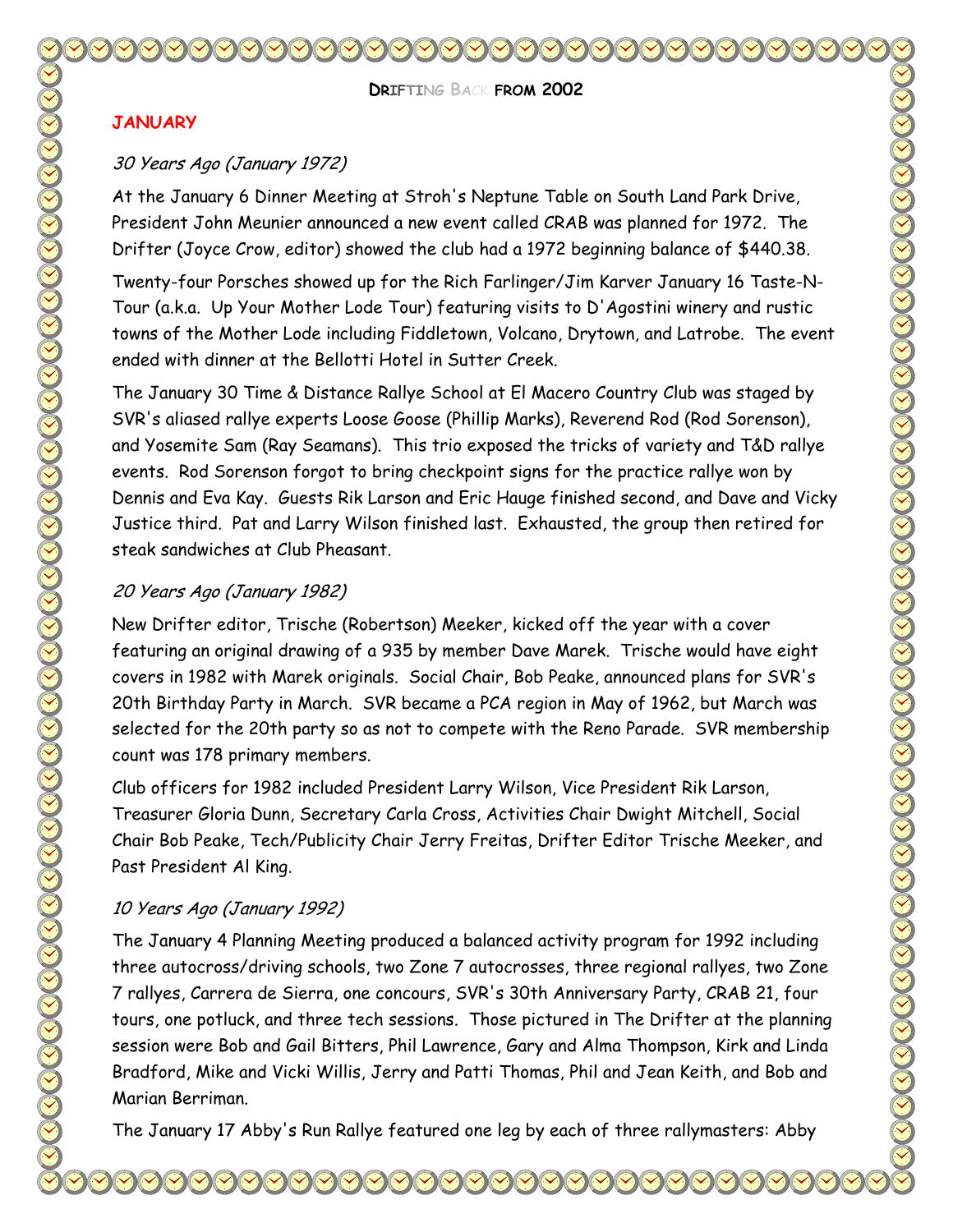(the dog), Phillip Marks, and Richard Wetzel. Thirty-four cars entered the event and J. Toney and Helen Ashuckian were overall winners. Rallye workers included John Clever, Rik Larson, Allen and Dolores Weddle, Vicki Willis, Ron and Sally Boeck, Larry and Pat Wilson, Ray Miller, and Dolores McKinnon.

## **FEBRUARY**

### 30 Years Ago (February 1972)

During the February 12 Tech Session on alarm systems, held at Ed Sizemore's home, Ed and Bill Lee discussed all the information needed to choose the best unit. Tech Chair Fred Myeron brought two cases of beer to help improve attentiveness.

SVR Activities Chair Jim Karver attended the February meeting of the Sacramento Valley Sports Car Club Council (SVSCC) where SVR was accepted as a member-club of the Council. This allowed SVR to conduct "open" SVSCC-championship rallye and autocross events with larger participation and fee revenues.

## 20 Years Ago (February 1982)

Sixty-four members attended the February 5 dinner meeting at the Hungry Tiger and were entertained with a film obtained by Jim and Sheila McDade of the 1973 Porsche Parade in Monterey. Cocktail hour conversations included comments by Jim Pashkevich that he and his wife, Mary, sent their two daughters to Jim Russell's Driving School at Willow springs instead of shipping them off to "finishing school."

Event chair, Paul Bates, chose February 12-14, a three-day weekend, as the dates for the San Simeon Tour. With 27 Porsches in tow, Paul and Jeanie gathered up more late-comers as the group wound its way down the central Valley on non-freeway and non-patrolled roads hitting such towns as Gustine, Dos Palos, Coalinga, Avenal, and Paso Robles. The Brambles restaurant, with reservations for 56, awaited the group's arrival Saturday evening. Sunday was for sightseeing, Hearst Castle visits, and shopping. After a fog-enclosed trip on Monday to the Ventana Inn in Big Sur for fizzes and lunch, the group headed home. Among others on the tour were Larry and Pat Wilson, Allen and Dolores Weddle, Ted and Diane Colbert, Al and Kathy King, Jay and Carla Cross, Harvey and Connie Cain, Joe and Bev Riedhart, Chris and Elyce McIntyre, and Ralph and Carolyn Heath.

## 10 Years Ago (February 1992)

Many new members participated in the February 15-16 San Simeon Tour, chaired by 1992 SVR President Mike Willis and wife Vicki, including Michael Balch, Lori Collins, Glenn and Leslie Best, Dan and Barbara Link, and Craig and Alene White. Flooded roads along the route did not deter the group.

Sally Boeck booked the La Boheme restaurant for the semi-official SVR Past Presidents' Dinner, a somewhat traditional annual event with attendance limited to the "past hasbeens" of the club and their spouse/friend. Past has-beens who attended included Sally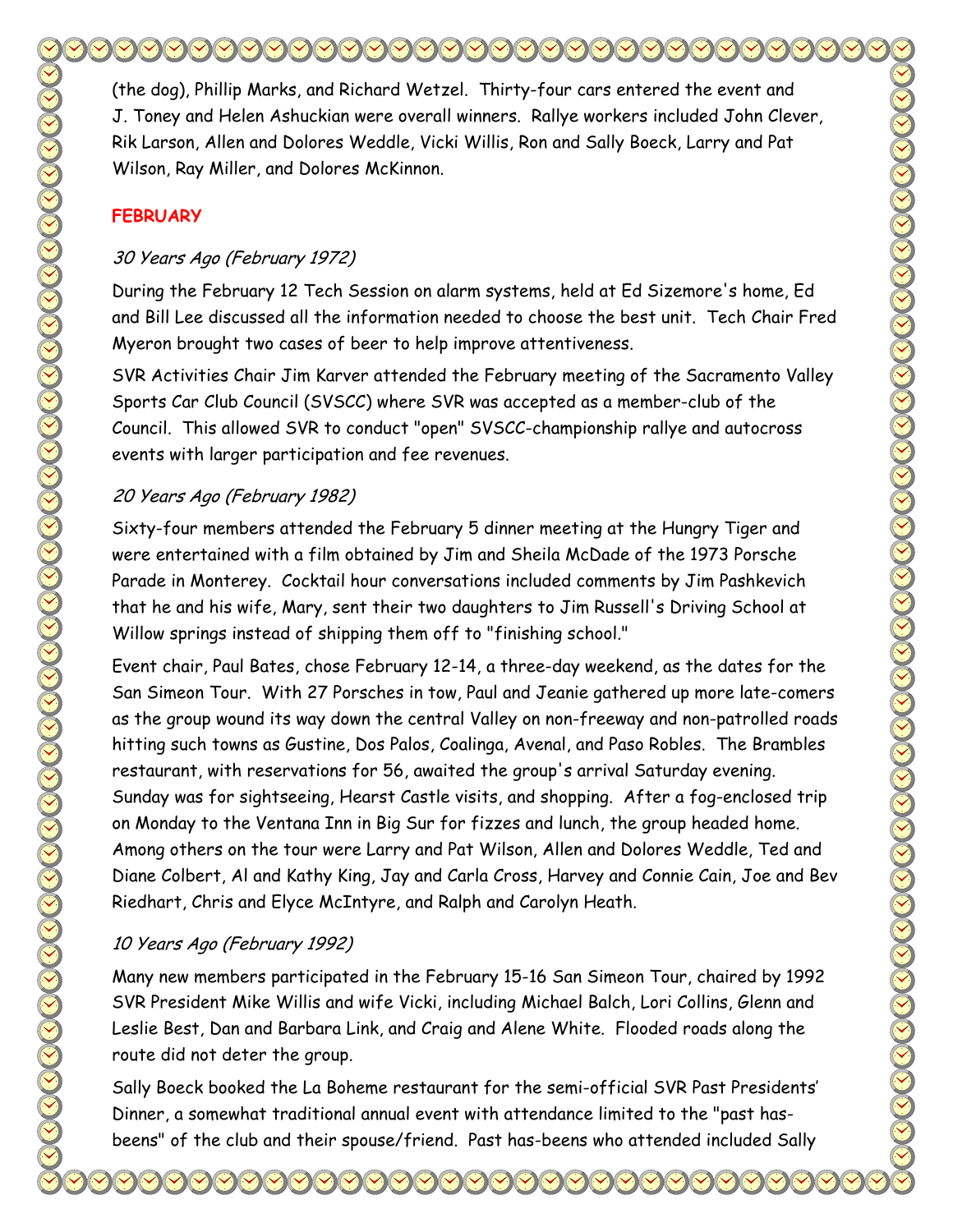Boeck (1990), Harvey Cain (1977), Ray Clements (1984/85), Jim Karver (1973), Rik Larson (1988), Jim McDade (1987/88), John Meunier (1972), Dwight Mitchell (1983), and Larry Wilson (1968/69, 1982).

#### **MARCH**

#### 30 Years Ago (March 1972)

The VERY FIRST CRAB event, chaired by Rich Farlinger, Ray Johansen, and Jim Karver, was held over the March 3/4 weekend with 105 cars completing Friday evening registration at the Voyager Inn near Davis. The crabfeed at El Macero Country Club featured Porscheracer Alan Johnson as guest speaker and a photo-op for all participants with Clarence the Crab (created for the event by Delores Johnson). Rallymaster Phillip Marks did his trick on Sunday, but didn't fool John Clever, Monterey Bay Region, who won the equipped class, and Dale Burnham of Yosemite Region who took first in unequipped. Ten PCA regions were represented at the event.

CRAB-workers included Ron Hanshew, Bill Lee, Ray Seamans, Ben Myers, Wyn Robertson, Ken Fielding, Rod Sorenson, Larry Wilson, Bob Becker, Joe Stephans, Rich Farlinger, Joyce and Jim Karver, Ray Johansen, Ed and Joyce Seymour, Fred Myeron, Foster Maxwell, Dave Justice, Ed Sizemore, Phillip Marks, Glenn Beirer, Rich Benvenutti, Oran Crumley, Dennis Egan, Gerald Kiliany, Don Mahoney, Stephanie Morgan, Gail and Paul Bates, Marv Smith, Norv Travis, Bob and Marge Schleh, Hugh Young, Merle Dodd, Robin Miller, Jerry Rule, Pat Kincaid, and Dave and Delores Johnson.

## 20 Years Ago (March 1982)

The March 13, SVR 20<sup>th</sup> Birthday Party at Hotel El Rancho was a smashing success with 130 PCAers attending including out-of-towners Hank Malter (National PCA President), Terry Zaccone (Zone 7 Rep), and presidents from six other regions. SVR chartermembers present were honored including Ed and Esther Anzore, Ken and Betty Fielding, John Meunier, and Gene and Connie Speicher, as were attending SVR Past Presidents Gene Speicher (1965), Ken Fielding (1966), Larry Wilson (1968 and 1969), Ray Johansen (1971), John Meunier (1972), Jim Karver (1973), Paul Bates (1974 and 1978), Dan Boone (1975), Dave Neukom (1976), Harvey Cain (1977), Ted Colbert (1979), Rik Larson (1980), and Al King (1981). Kirk Bradford gave an unforgettable performance describing how Hank Malter earned SVR's most prestigious honor, the Dumbkopf Award.

Ray Clements' March 19, SVR "Irish Eyes" rallye attracted 55 entries making it the bestattended SVR single-day rallye ever. And, not to be outdone, Mike Willis cranked up his March 20/21 SVR Autocross School chalk talk (Saturday) and track session (Sunday) for 45 autocross school students.

#### 10 Years Ago (March 1992)

The March 1 Autocross & Driving School at Cal Expo, chaired by Dwight Mitchell, had 75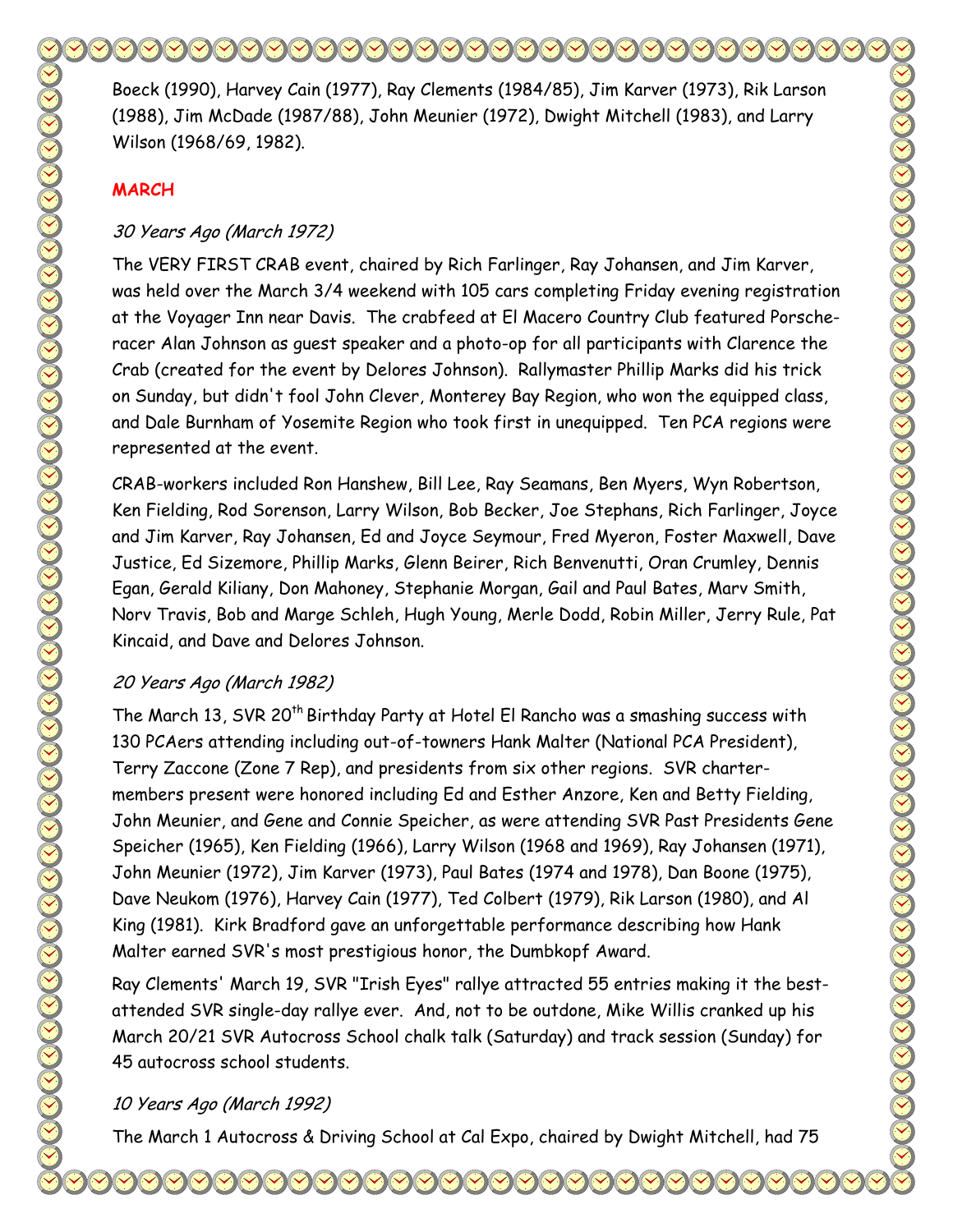students on hand for instructors Kern Breaux, John Hawkins, Wayne Johnson, Greg and Cyndee Peart, Ken and Linda Mitchell, Dwight and Linda Mitchell, and Bud and Mary Ann Behrens. First-time autocrossers included Herb Hoover, Alma Thompson, and Bob Brewer.

The March 29 Grand Island Mansion Brunch Tour by Allen and Dolores Weddle attracted 26 cars and featured a mirror tour with half the group on one side of the river and half on the other side. Champagne flowed freely at the Grand Island Mansion. Each participant received a beautiful basket full of cookies, courtesy of Marie Smith. Ron and Bente Riley brought their 1961 356B Roadster because it was a top-down kind of day.

#### **APRIL**

## 30 Years Ago (April 1972)

The April 7 dinner meeting at Sam's Rancho Villa, 2380 Fair Oaks Blvd., featured an ugly tie contest that was presided over by Merle Dodd. President John Meunier appointed Joe Stephans as Club Historian.

Fifteen Porsches and a tan, 1966 Corvair left the Voyager Inn near Davis on the April 16 "Goose's Games" gourmet tour, chaired by Phillip Marks, which ended with dinner at the Louie Cairo restaurant in Williams. Phillip led the tour and Dave and Phyllis Hoffman conducted the "Games" which began in the Davis School parking lot as each blindfolded driver, with the help of their navigator, attempted to back through a maze of pylons into a parking space. A kite contest was the next game in a field near Capay where the driver and navigator were tied together at the wrist and then instructed to assemble and fly the little kite. Paul and Gail Bates won the parking contest and Allen and Dolores Weddle took the kite-flying contest. Lothar and Ginny Breimann finished next to last in the parking contest, last in the kite flying contest, forgot to bring a picnic lunch, and began the tour with only three gallons of gas in their car.

## 20 Years Ago (April 1982)

CRAB Eleven, April 16-18, was a blast for West Coast PCAers representing eleven PCA regions. With 122 cars registered, event chair Kirk Bradford offered the weekend as a tune-up for the Reno 27th Porsche Parade in June. Kirk's staff included Dolores Weddle (registration), Dwight Mitchell (autocross), Paul Bates (funkhana), Al and Kathy King ((Door Prizes), Stan Breyfogle (rallye), and Pat and Larry Wilson (Beer and Brat with Joe Snyder as Head Chef).

## 10 Years Ago (April 1992)

Forty SVR members were treated to hors d'oeuvres and wine, and then a presentation on the new Porsche 968 at the April 11 Niello Porsche Open House. Robert Walker, PCNA regional manager, assisted Niello staff with the 968 presentation. The next day, concours fans learned how to de-bug, clean and polish their car at the April 12th Car Care Clinic, presented by Gary Thompson and Jim McMahen at Gary's home. Various cleaning,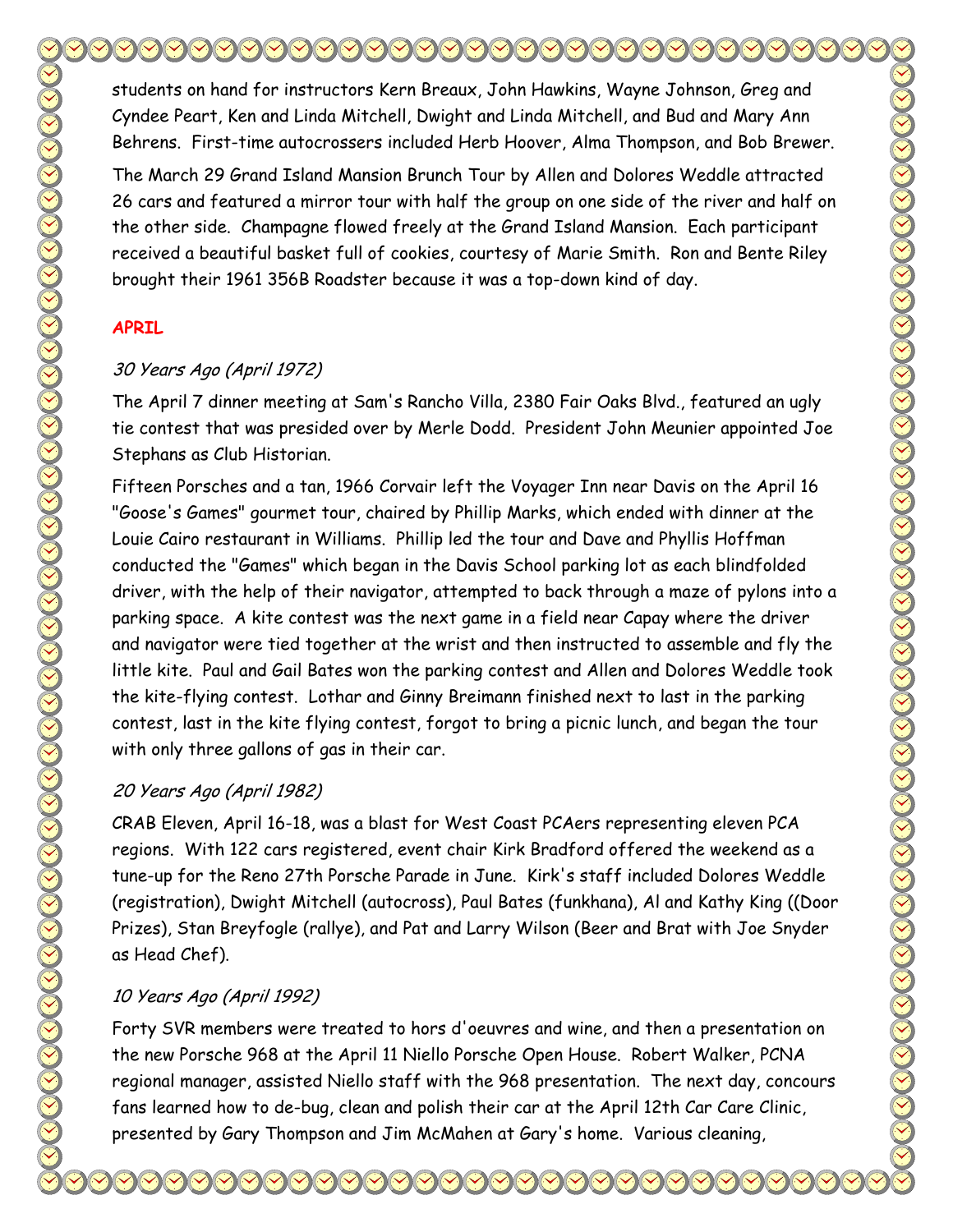polishing, and wax products were demonstrated.

The April 24-26 CRAB 21, with Sally and Ron Boeck as Co-chairs, was a great success with PCAers attending from nine of the eleven Zone 7 regions. Individual event chairs included Dolores and Allen Weddle (welcome party), Pat and Larry Wilson (registration), Joe and Barbara Schumacher (goodie store), J. Toney (walking rallye), Cyndee and Greg Peart (door prizes), Jim McDade and Kirk Bradford (funkhana), Rik Larson (rallye), John and Karen Hawkins (autocross), Mike Willis (concours), Karen Mangin (banquet), Tambra Kroetz (trophies), Stan Michelman (dance contest), and Fran and Fred Siegner (beer and brat). It was fitting that J. Toney and his daughter, Jessica, won the rallye with a score of 21.

## **MAY**

## 30 Years Ago (May 1972)

Those on the May 20 Lake Tahoe Weekend event braved rain and snow to trace old Highway 40 through the Sierra. Despite the weather, 15 Porsches turned out for the tour. After a buffet lunch at Rainbow Lodge, it was over Donner Pass to the Royal Valhalla Motor Lodge at North Shore. Event chairs, Ed and Sherry Sizemore, arranged for a beach barbecue, but that venue was changed to the motel parking lot where Ray Johansen and Betty Fielding started the coals, nearly burning up a nearby Cadillac. The group used bus transportation for an evening of casino games.

## 20 Years Ago (May 1982)

The May 8th Gold Rush Tour was advertised by Allen Weddle as a trip to the rugged foothill country with a picnic lunch on the shores of a scenic mountain lake, a visit to inspect one of the last remaining covered bridges in California, and an early dinner at a delightfully different restaurant in Nevada City. The event quickly reached its 26-car limit.

Ray and Sara Clements offered the May 15 Rallye School and Beginner Rallye to those with little or no rallye experience. Dale Newhouse chaired the May 22, Porsche-Corvette Challenge. Jim and Mary Jo Austin chaired SVR's May 23 SVSCC Championship Autocross at Splinter City which was a success for 84 entries despite almost record temperatures thanks to the help of Mike Willis, Dwight Mitchell, and other club members.

The May 29 Niello Porsche Tech Session, coordinated by SVR Tech Chair Jerry Freitas and conducted by Niello Sales Manager John Greenly and staff provided 82 SVR members with an exclusive introduction of the new Porsche 944. After the technical presentation and displays, 12 names were drawn for eagerly sought 10-minute test-drives.

## 10 Years Ago (May 1992)

SVR celebrated its 30th anniversary with a party, May 16, co-chaired by Larry and Pat Wilson at the Clarion Hotel, which featured a slide show of the 1970s and '80s and various displays and scrapbooks of early SVR activities. The oldest and newest members (by date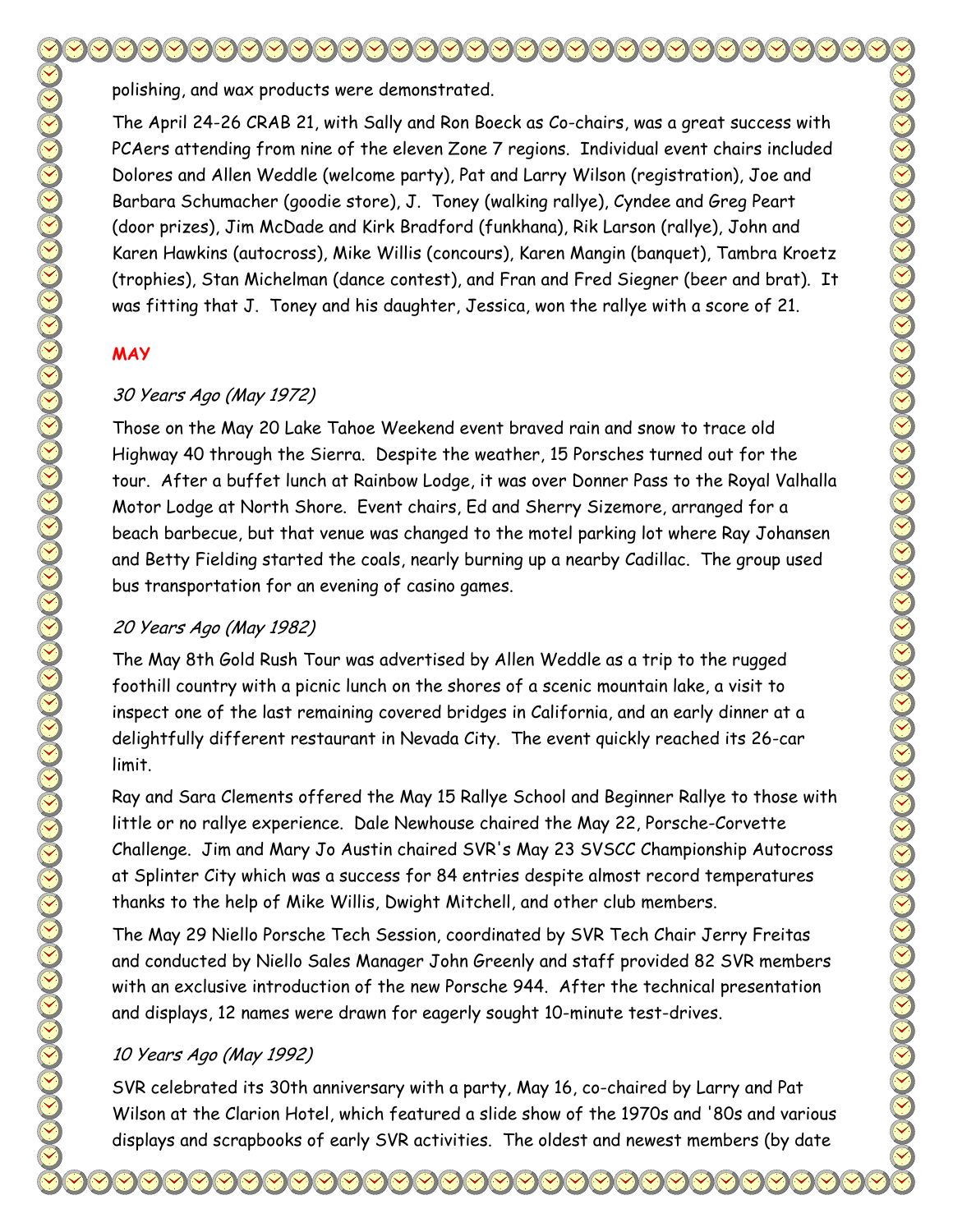of membership) in attendance were recognized: Oran and Grace Crumley (October 1958) and Chris and Shelagh Mackay (November 1991). We also celebrated Fred Siegner's 70th birthday. Visiting dignitaries included PCA national president Burt Misevic and wife Marge, PCA past national president Hank Malter and wife Carolyn, and PCA past national president Burt Propp and wife Joan.

The May 31 School and Practice Autocross at Cal Expo, chaired by Jim McMahen and Kern Breaux, brought out 68 students and hot weather. The unluckiest-student-award went to Mark Drake who blew the air box on his 1973 911 while warming up on pre-grid before his first run.

#### **JUNE**

#### 30 Years Ago (June 1972)

Saturday morning, June 17, Jack Cramer, General Manager of Niello Porsche on El Camino Blvd., hosted 40 SVR members to a tech session on tires by Semperit Tire reps. Bill Kobow from Porsche Audi West in Pleasanton (NorCal Porsche distributor) then fielded questions on the new Can-Am Porsche racecar and the impact of governmental regulations on street Porsches. Carolyn Cramer kept busy making fizzes.

Discussion at the June 29, 1972 SVR Board meeting was the final airing of the "typewriter saga." Earlier in the month, Drifter editor Joyce Crow used the June issue to illustrate why the club should purchase a decent typewriter for the newsletter editor. She typed her two-page editorial using a demo IBM Selectric (priced at \$490) and the rest of the issue with the usual borrowed manual typewriter. The debate gathered momentum and spilled out into lively discussion during and after the June 9 dinner meeting at the Sutter Club. But at their June 29 meeting, Board members did the right thing – the new Selectric arrived in time for the September issue.

#### 20 Years Ago (June 1982)

At the June 4 dinner meeting, 96 rowdies turned out for Western Night at the Pinnacle Peak restaurant, always a popular venue for SVR cowpokes. The next day, "Sally's Rallye," chaired by Sally Weddle, provided a pre-Parade warm-up with Parade-type general instructions. J. Toney took first in the Novice Class with George and Nona Morley finishing second, Richard and Lois Soward in third, and Mose Thomas and Cyndee Nightingale in fourth.

The 27th Porsche Parade in Reno was a great success, and 29 cars from SVR were registered with many more SVR members there to work as needed by Parade chairman Dave Eckert. Rik Larson chaired the rallye assisted by Stan Breyfogle and Mike Willis. Dwight Mitchell served as assistant chair of the autocross along with Paul Bates at impound and Sally Weddle in charge of timing slip runners.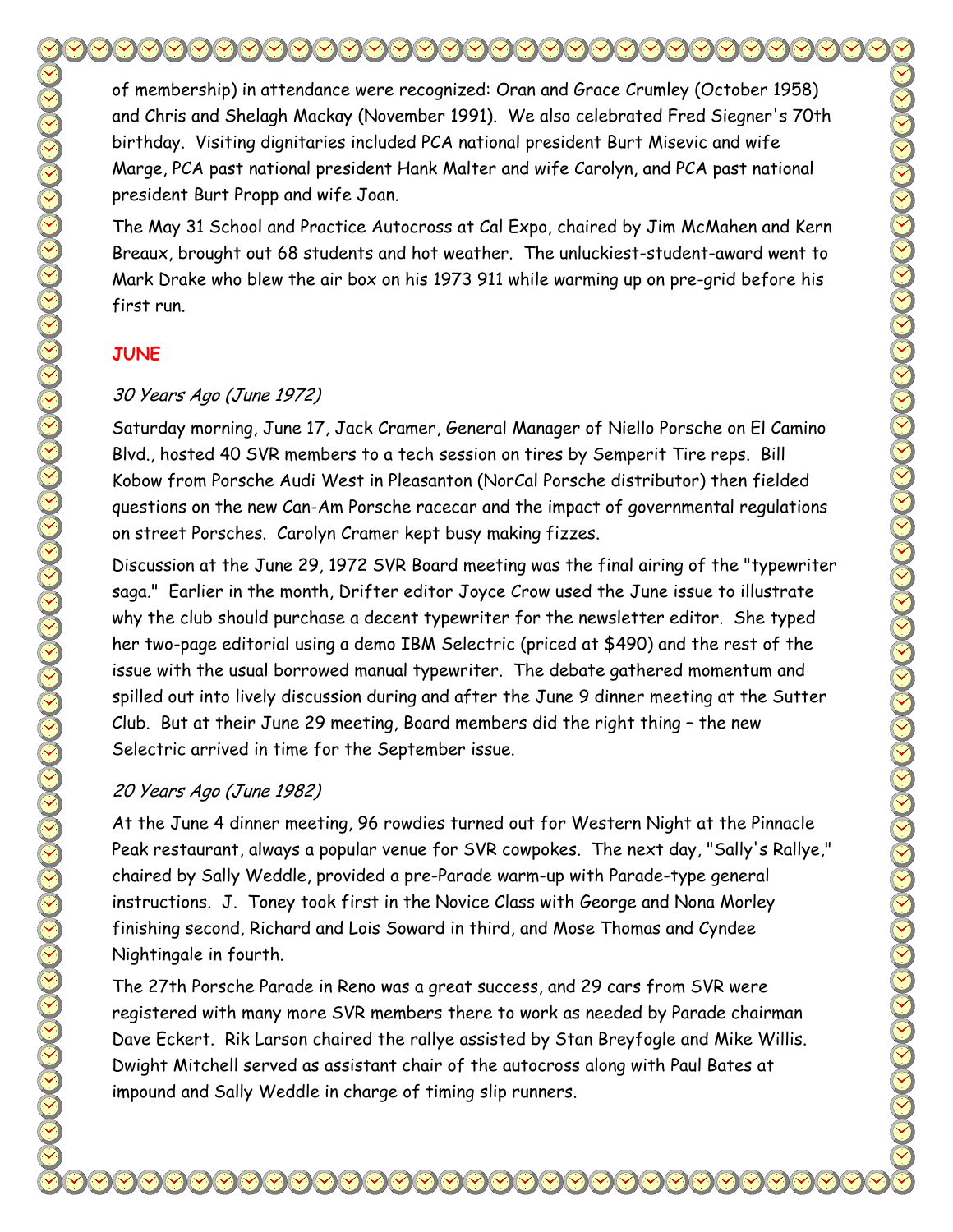## 10 Years Ago (June 1992)

On June 6th and 7th, many SVR members traveled east to take in Sierra Nevada Region's "Hell of a Good Time" weekend which included a Zone 7 autocross at Boreal Ridge, a tour of the PCNA service facilities near the Reno airport, a Zone 7 rallye, and a barbecue rib feed at Carnelian Bay, Lake Tahoe.

The "Feats of Clay" tour on June 14 chaired by Tambra and Tom Kroetz included a guided tour of the Gladding and McBean clay factory, in business in Lincoln since 1875. Participants saw lots of beehive-shaped kilns used in the firing of clay pipe and molding rooms for various art pieces, pottery, decorative terra cotta tiles, and facades for buildings. The day concluded with a picnic in Folsom.

#### **JULY**

## 30 Years Ago (July 1972)

The first stop for most on the July 22 Floating Frolics, chaired by Dale Berger and Tom Wesley, was the Union 76 gas station above Jackson to inflate their rubber raft obtained from Noah's on Fair Oaks Blvd. Then, for 26 racy rafters, it was into the water on the Mokelumne River with shouts of glee and merriment. With life jackets on and paddles in hand, this unlikely group of sailors included Ben and Myra Myers, Jack and Billie Samples, Joyce and Jim Karver, the Hills, Dennis and Eva Kay, Norv and Richard Travis, Robert Owens and Lee Matson, Dennis and Karen Gallagher, Lothar and Ginny Breimann, and Chris McIntyre.

## 20 Years Ago (July 1982)

"Fun In The Sun," July 11th, was a joint SVR/Yosemite Region autocross/driving school at Splinter City (McClellan AFB). Event chair Mike Willis offered pre-registration. SVR's Friday-night rallye, "A Great Set Of Legs," chaired by Phillip Marks July 16th, was a two and one-half hour time and distance event. The Tech Session July 17 at Darrel Overstreet's High Performance Wheel & Tire, 5681 Franklin, covered everything one could know about tires.

Thirty-six cars of SVR members participated in the first annual "M. S. Dixie Tour," July 31/August 1, chaired by Jim and Sheila McDade. After a picnic lunch in Kirkwood Meadows, the group took a little-known route to Kingsbury Grade en route to the south shore of Lake Tahoe. Staff at the Condor Lodge had hors d'ovres and cocktails waiting at poolside for the welcome party. Jay Cross won the "broad" jumping contest. That evening, a tour bus took the group to the M. S. Dixie for a Tahoe Lake dinner-cruise.

#### 10 Years Ago (July 1992)

Those attending the 37th Porsche Parade in San Diego, July 18-26, included Helen and David Ashuckian, Ron and Sally Boeck, Kirk and Linda Bradford, Harvey and Connie Cain, Peter Cook, Clint and Pat deWitt, Larry and Gloria Dunn, Dave and Kathi Eckert, Randy and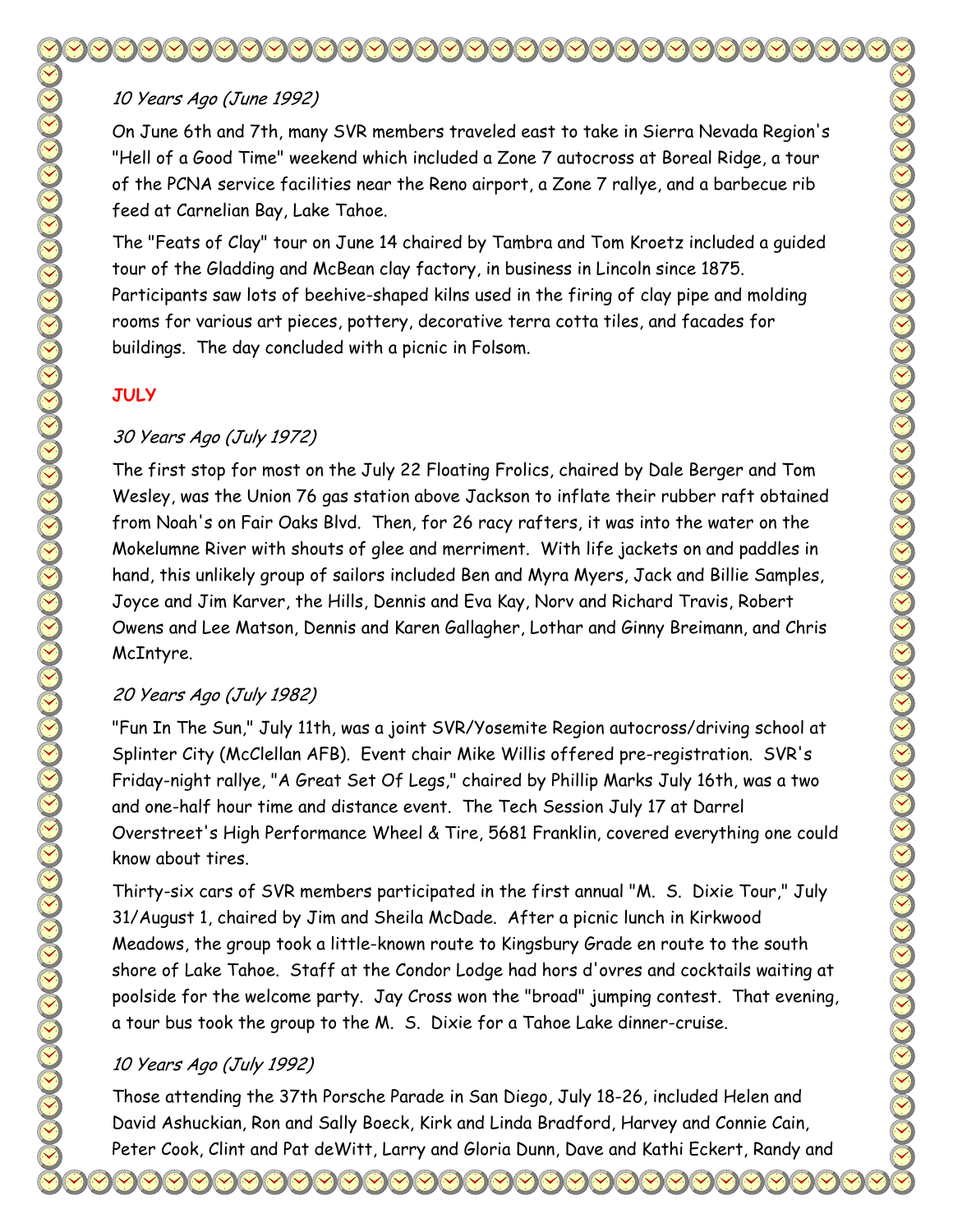Robin Gray, Rik and Lettie Larson, Phil Lawrence, Dwight and Linda Mitchell, George and Nona Morley, Don and Dorine Sagner, Fred and Fran Siegner, John Skoien, Michael Stevens, Gary and Alma Thompson, J. Toney and Sandra Gillies, Allen and Dolores Weddle, and Pat and Larry Wilson.

At the Parade, SVR won second place in the 1992 Pirelli Public Service Award program for its 1991 charity auction, Ron and Bente Riley co-chairs. Auctioneers Kirk Bradford and Larry Wilson accepted the \$1,000 award for SVR. Larry Wilson also accepted a first-inclass award in the PCA newsletter contest for his 1991 issues of The Drifter.

## **AUGUST**

#### 30 Years Ago (August 1972)

SVR's August 6 "Bathtub's Revenge" autocross, a Sacramento Valley Sportscar Club Council championship event at Cal Expo chaired by Joe Stephans, was the most successful Council-event in years with 162 competitors of which 43 were in Porsches.

The August 20 Charity Picnic at Rancho Cordova Park, chaired by Ray Johansen with Bob Schleh as auctioneer attracted 70 members ensuring a successful charity fund-raiser for the 7th Step Foundation. The bratwurst sandwich crew included Phyllis Hoffman, Nancy Myeron, Margot Meunier, Joyce Crow, Georgia Pappas, Margie Hanshew, Gerri Skarakis, Joyce Karver, and Myra Myers.

Yosemite Sam Rallye, August 27th, chaired by Phillip Marks with Ray Seamans doing the routes through the Sutter Basin, was SVR's first professional rallye. Thirty cars entered the seven-hour rallye, and Expert entrants competed for cash awards: \$60 for first and second place, and \$30 for third place. Joyce and Jim Karver won the Novice Class with Joe Stephans and an unknown navigator taking second.

#### 20 Years Ago (August 1982)

The August 14 SVR "For Real" autocross at Splinter City, chaired by Bruce Westrup, gave everyone seven runs on a nearly exact reproduction of the Reno Parade autocross.

The next day, SVR members turned out for the August 15 Picnic and Charity Auction, chaired by Kern Breaux in Citrus Heights, and raised over \$1,000 for Special Olympics. Jim and Mary Jo Austin, and Larry and Gloria Dunn helped with early setup. High bidding was recorded for cream pies with which successful bidders could squish in the face of those who allowed their names to be auctioned off. The pie squishees were Carla Cross, Larry Wilson, Paul Bates, Jim Karver, Ted Colbert, Rik Larson, Mike Willis, Kirk Bradford, and Kern Breaux.

## 10 Years Ago (August 1992)

The August 8 tour to the Wooden Boat Concours d'Elegance at Lake Tahoe (Herb and Jan Hoover, co-chairs) gave many SVR members their first up-close view of 125 fully restored water woodies. Some members met Jay Leno at the Pebble Beach concours during the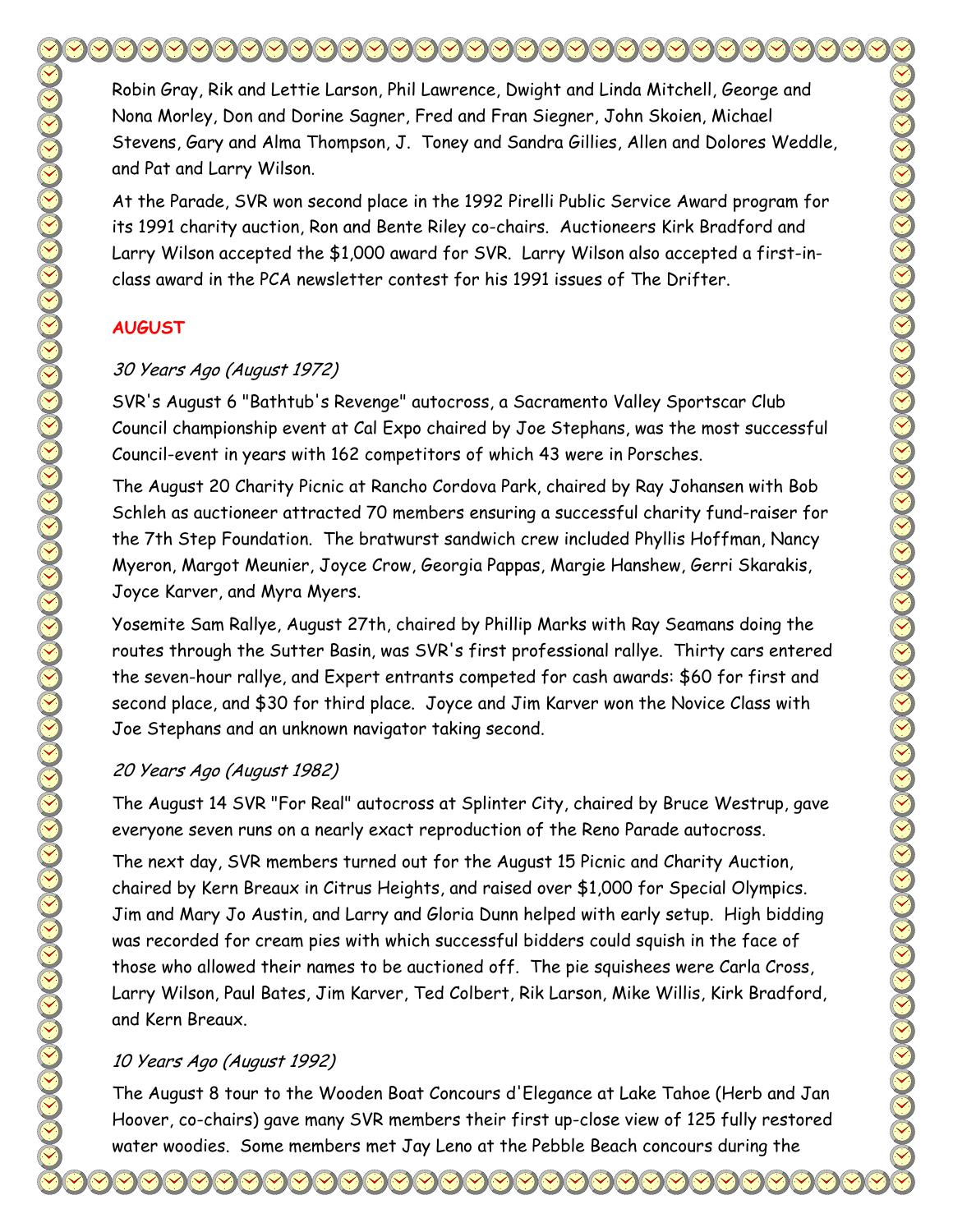August 21/22 tour to the Historic Car Races, Laguna Seca.

The August 30th Picnic and Concert at Royer Park, Roseville (Bob and Gail Bitters cochairs), featured an outdoor performance by the Edlos singers with spectators in lawn chairs on the grass. Garth and Vicki Mason were among those attending, and Vicki especially liked their rendition of "Unchained Melody."

#### **SEPTEMBER**

## 30 Years Ago (September 1972)

Reverend Rod (Rod Sorenson) chaired the September 16 "Fogbound Goose," a variety rallye geared to novices and beginners which attracted 60 cars. Roger King took first and Gail and Paul Bates took third in the beginner class. The team of Ray Johansen and Marv Smith finished last. Not one car passed through Joyce and Jim Crow's checkpoint.

Joe Stephans reminded Drifter readers that Professor Ferdinand Porsche, father of Ferry Porsche, was born September 3, 1875. He was the third of five children born to Anton Porsche and his wife, Anna (Ehrlich), in the tiny Sudetenland village of Maffersdorf, Bohemia, then part of the Austro-Hungarian Empire (now called Vratislavice Nad Nisou in the Czech Republic).

## 20 Years Ago (September 1982)

The September 11 Historic Tour and Gourmet Picnic, chaired by Don and Pam Harley, included a tour of the newly restored State Capitol and the railroad museum, and then a gourmet picnic at McKinley Park. Cyndee Nightingale and Eloise Diebel won the history tour quiz and the award for the most ostentatious picnic spread.

The two-day Zone 7 autocross weekend (SVR and Sierra Nevada Region) at Splinter City (McClellan AFB) on September 18 and 19 was nearly rained out on Saturday. Workers for event chair Bob Peake included the Austins, Stan Breyfogle, Sara Clements, Jerry Freitas, the Mitchells, the Willises, the Wilsons, the Crosses, and McDades.

More rain on the two-day rallye, "Carrera de Sierra VIII," chaired by Stan Breyfogle September 25 and 26 to Yosemite and return, moved outdoor feeding venues to shelter (Saturday luncheon in Sonora and evening barbecue at Camp Curry). Nevertheless, 75 rallye cars/teams enjoyed the event and not one rallye time was missed by 37 drenched SVR checkpoint workers.

# 10 Years Ago (September 1992)

The Charity Auction, September 13 with Ron and Bente Riley as co-chairs, raised \$3,209 for the benefit of Family House. Tom and Brenda Solter were our hosts and Kirk Bradford and Larry Wilson were auctioneers. Jerry Thomas out-bid (\$350) everyone for a nineliter bottle of wine signed by Leon Sobon, wine maker from Amador County.

For the Angel Island Tour, September 20, John and Karen Hawkins (co-chairs) and group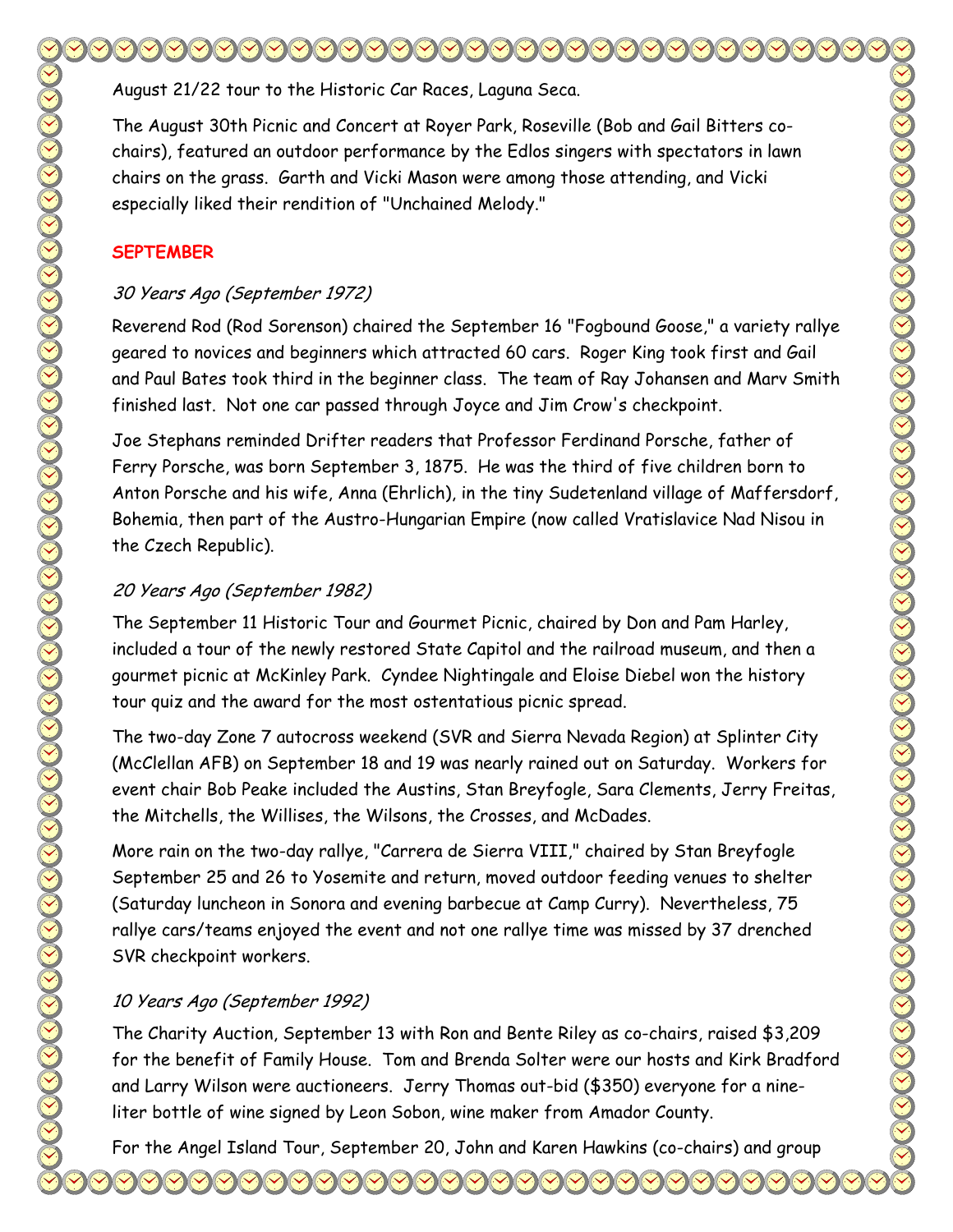arrived in Tiburon in time to catch the early ferry to Angel Island. The event ended with dinner at Emil Villa's Hickory Pit in Vacaville.

Thirty-seven rally teams participated in Carrera de Sierra XV, September 26-27, Phillip Marks chair, John Clever rallymaster, to Yosemite Lodge overnight and return to Jackson for a barbecue. Helen Ashuckian and J. Toney won expert equipped class. Workers included Trische Robertson, Horace and Noreen Searcie, Allen and Dolores Weddle, Rik and Lettie Larson, Pat and Larry Wilson, Bud and Mary Ann Behrens, John and Betty Meunier, Ron and Sally Boeck, Kaylaine and Ted Robinson, Dave and Dolores Johnson, and Mike and Vicki Willis.

#### **OCTOBER**

#### 30 Years Ago (October 1972)

The October 1 tech session proved how great it can be just to gather and talk Porsche over a couple of beers. Held in Larry and Pat Wilson's backyard, with Larry's championship Formula Vee and Ken Fielding's concours-winning 1965 911 on display, Fred Myeron topped off the day's activities with a brain-tickling tech quiz.

The annual SVR Wine Tour was held October 8 and chaired by Dave and Delores Johnson whose 912 Targa is nicknamed Konrad after her favorite ski instructor. The tour with 44 cars left the Voyager Inn near Davis and headed for a rest stop at Vintage 1890 in Yountville. Then a picnic lunch at Jack London State Park followed by a tour of historic Sonoma, and finally a two-hour VIP tour of Sebastiani Winery. Sebastiani also provided wine for the group at the Franciscan Restaurant with white wine before dinner and a rich Zinfandel with the roast beef entre.

#### 20 Years Ago (October 1982)

Octoberfest, October 8, was celebrated at McClellan AFB with Bob Peake chair. Bob arranged for German food, German music and free beer, your basic formula for a successful party.

SVR's October 10, SVSCC Championship Autocross, chaired by Mike Willis, had a large turnout for a successful event. Mike credited the following workers: Jim and Mary Jo Austin, Larry and Pat Wilson, Stan Breyfogle, Marty Lausten and Heidi, Sally Weddle, Bob Peake, Rich McGlumphy, Sue McGlumphy, Jim Ducoing, Dale Newhouse, Kern Breaux, Paul and Jeanie Bates, Larry and Gloria Dunn, Ted and Annie Strutz, Jack Samples, Ted Colbert, Ray and Sara Clements, Kathi Koepsel, and Mike Pashkevich.

## 10 Years Ago (October 1992)

Co-chairs Steve and Diane Harris and Greg and Cyndee Peart easily reached their 20-car limit for the Feather River Tour, October 10/11, and took the group through the Feather River Canyon to Belden Town and Resort for a river-side picnic, and then to an overnight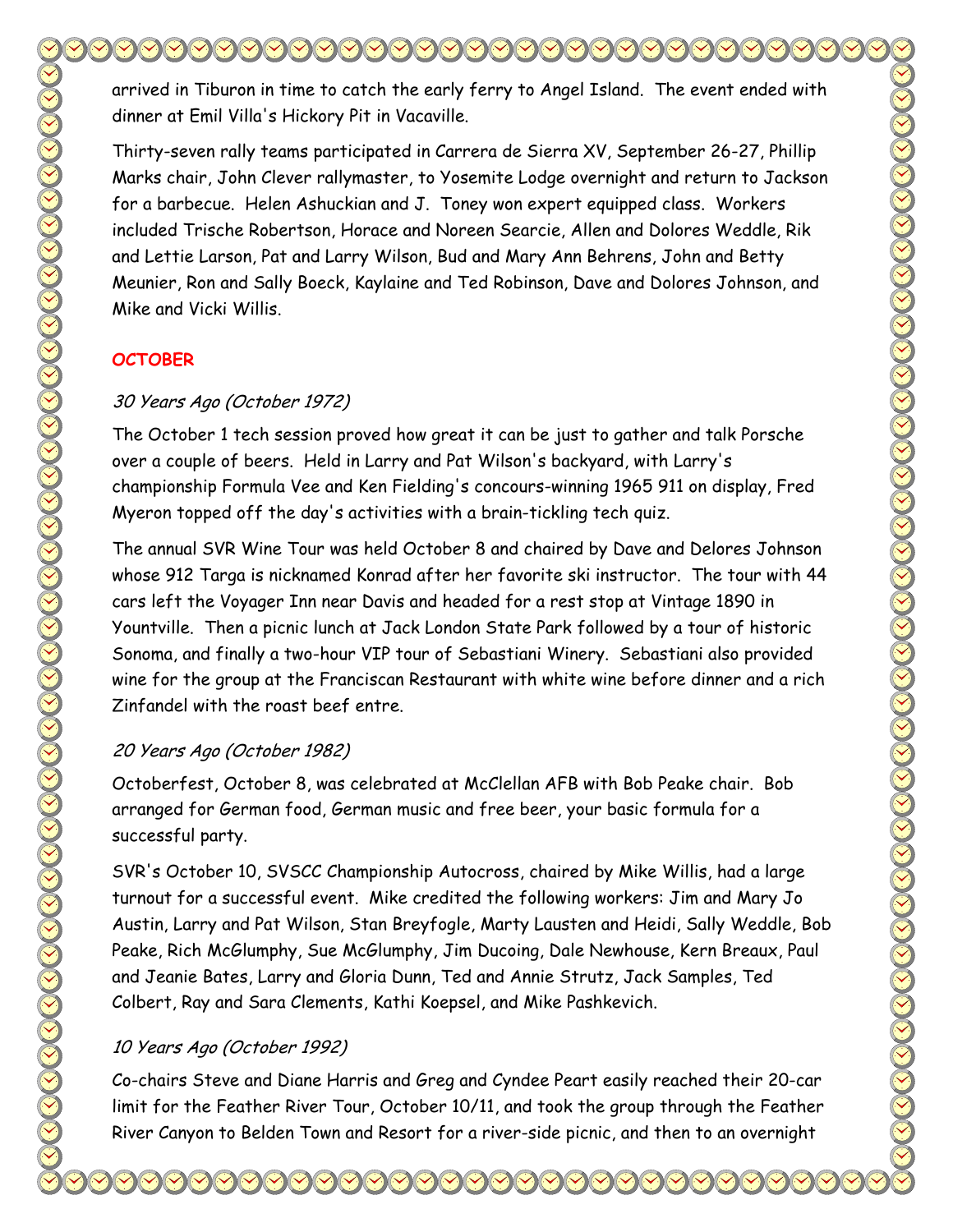stop in Susanville. On Sunday, the group headed for Mt. Lassen and a photo-shoot at Lake Helen, and then to Red Bluff for a Mexican dinner. On the tour were Jim McMahen and Linda Blount, Jerry and Patti Thomas, Dwight and Linda Mitchell, Jim and Sheila McDade, Jack and Chris Summerville, Randy and Marcy Vidmar, Allen and Dolores Weddle, Larry and Pat Wilson, Ron and Sally Boeck, John and Arlene Pluth, Tom and Tambra Kroetz, Herb and Jan Hoover, Jeff and Kim Kinder, Phil and Jean Keith, and Kirk and Linda Bradford.

Co-chairs Jim and Sheila McDade had a turnout of 25 cars for the October 18 Sonoma/ Napa Wine Tour, and provided the group with a surprise Sake stop. Hacienda and Chateau Potelle wineries were visted. The day ended with dinner at Mamma Ninas in Napa.

#### **NOVEMBER**

#### 30 Years Ago (November 1972)

The Mendocino Tour, November 12-14, with Ralph and Carolyn Heath and Pat and Larry Wilson as co-chairs, featured a photo-rallye en route to Little River Inn.

Several SVR members competed in SCCA races during the 1972 season, but it was Gus Skarakis in his Formula Vee who got everyone's attention at the November 4th Laguna Seca SCCA regional races. Coming from a mid-pack qualifying position, Gus put on his famous Greek charge making it up to fifth place by the second lap. About to complete lap three, Gus roared into the last turn with his throttle stuck wide open. He entered the escape road at top speed, vaulted the armco barrier guarding the exit, and came to rest teetering right-side-up on top of oil drums. After Gus carefully dismounted and inspected damage to the car, turn-workers reported he said over and over that racing was fun.

#### 20 Years Ago (November 1982)

SVR had a double-header speed event November 21 at Splinter City: The Other Car Autocross III (a.k.a. Chilli's Revenge), and the Reliable Pontiac Challenge Cup, with Larry Wilson and Mike Willis event chairs. Any car, except a Porsche, was eligible for the Other Car Autocross III. Cars were classed by color and all drivers were required to wear an eye-patch. Winners got re-cycled trophies. The Reliable Pontiac Challenge Cup was open only to OCA III competitors, and all drove the same 1982 Pontiac Trans Am demo from member Bruce Westrup's dealership. It was a run for cash as TTOD winners for men and women split all proceeds from Challenge Cup entry fees.

SVR members Paul Bates and Jim McDade drove their Porsche 914-6 to second place in production category during the November 7th SCCA 4-Hour Enduro at Sears Point Raceway. After leading for three and one-half hours, the Bates/McDademobile lost three gears and the lead late in the race finishing second by 15 seconds. In the SVR pits it was Dwight Mitchell (chief wrench and tactician), Howard Durst, Dale Newhouse, Mike Maslak, Jay Cross, Shirley Lynch, and Tim Wilson. The SVR scoring and lap charting team in the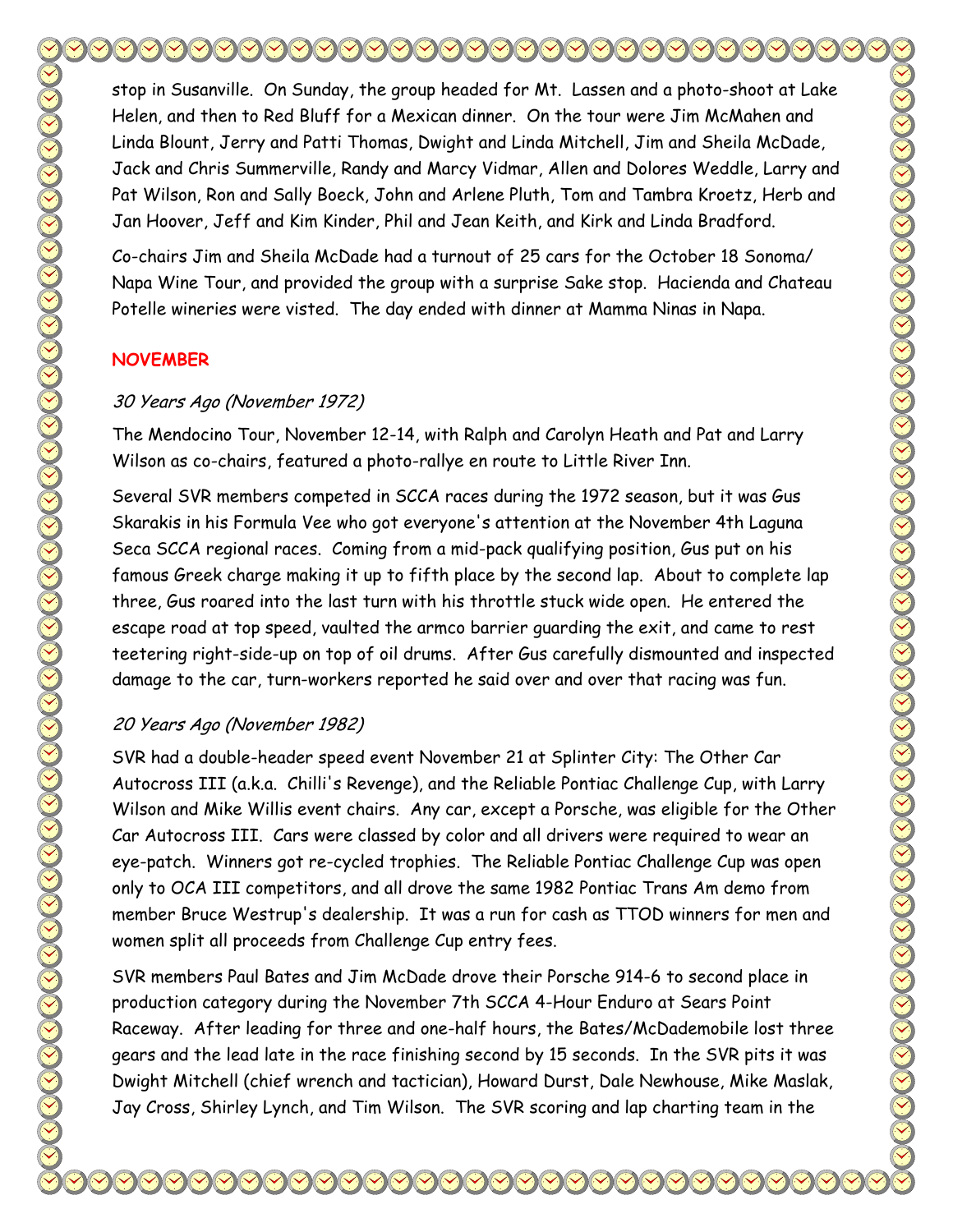paddock included Jeanie Bates, Sheila McDade, Carla Cross, Joann Lindelof, Nancy McDade, and Pat and Larry Wilson.

#### 10 Years Ago (November 1992)

At the November 15 Zone 7 awards brunch, Jim McMahen was named the 1992 Zone 7 Enthusiast of the Year.

On November 21st, event chair Mike Willis presented SVR's 1st Annual Swap Meet and Concours at Niello Porsche. Jim McMahen assisted and Niello parts manager, Don Keopke, helped SVR stage the event at the dealership. Over 20 cars were entered in the top-only concours, and vendors of Porsche parts rented 40 swap meet stalls.

At the November 22nd California Railroad Museum Tour, over a dozen members got to follow Phil Lawrence (SVR member and museum docent) around and hear him describe old trains. Phil was dressed in an authentic Union Pacific conductor's uniform from the 1950s.

#### **DECEMBER**

#### 30 Years Ago (December 1972)

The December Drifter had photos and campaign statements for the 1973 candidates for elective office. The ballot included TWO candidates for President (Paul Bates and Jim Karver), Vice President (Jim Crow and Marv Smith), and Treasurer (Don Mahony and Ed/Sherri Sizemore), and THREE candidates for Secretary (Georgene Dodd, Eva Kay, and Dodie King) and Activities Chairperson (Bob Becker, Rich Farlinger, and Ron Hanshew).

Each couple attending the December 1 Christmas Party at the Sacramento Inn brought a wrapped gift to be given to a patient at the Mt. Olivette Convalescent Hospital. Spearheaded by Paul and Gail Bates, the effort provided holiday cheer for patients with an average age of 85.

## 20 Years Ago (December 1982)

The December 10, SVR Christmas Party was held at the Mansion Inn, Bob Peake chair. A special room rate of \$25 was available for those not willing to brave going home without rest. The next day, Art and Hortense Thornton co-chaired the Christmas Tree Cutting and Hot Toddy Tour. Destination was the Harris Tree Farm, Pollock Pines. A Toddy Party (toddy, cider, donuts and coffee) followed at Sportsman's Hall.

The 1982 Zone 7 Autocross Series final standings showed the following SVR trophy winners: Larry Wilson (1st Class 1), Stan Breyfogle (1st Class 6), Dwight Mitchell (1st Class 7), Bob Peake (2nd Class 12), Jack Samples (2nd Class 13), Mike Willis (1st Class 15), Pat Wilson (1st Class 20), Sara Clements (3rd, Class 23), Linda Mitchell (1st Class 26), and Vicki Willis (1st Class 34).